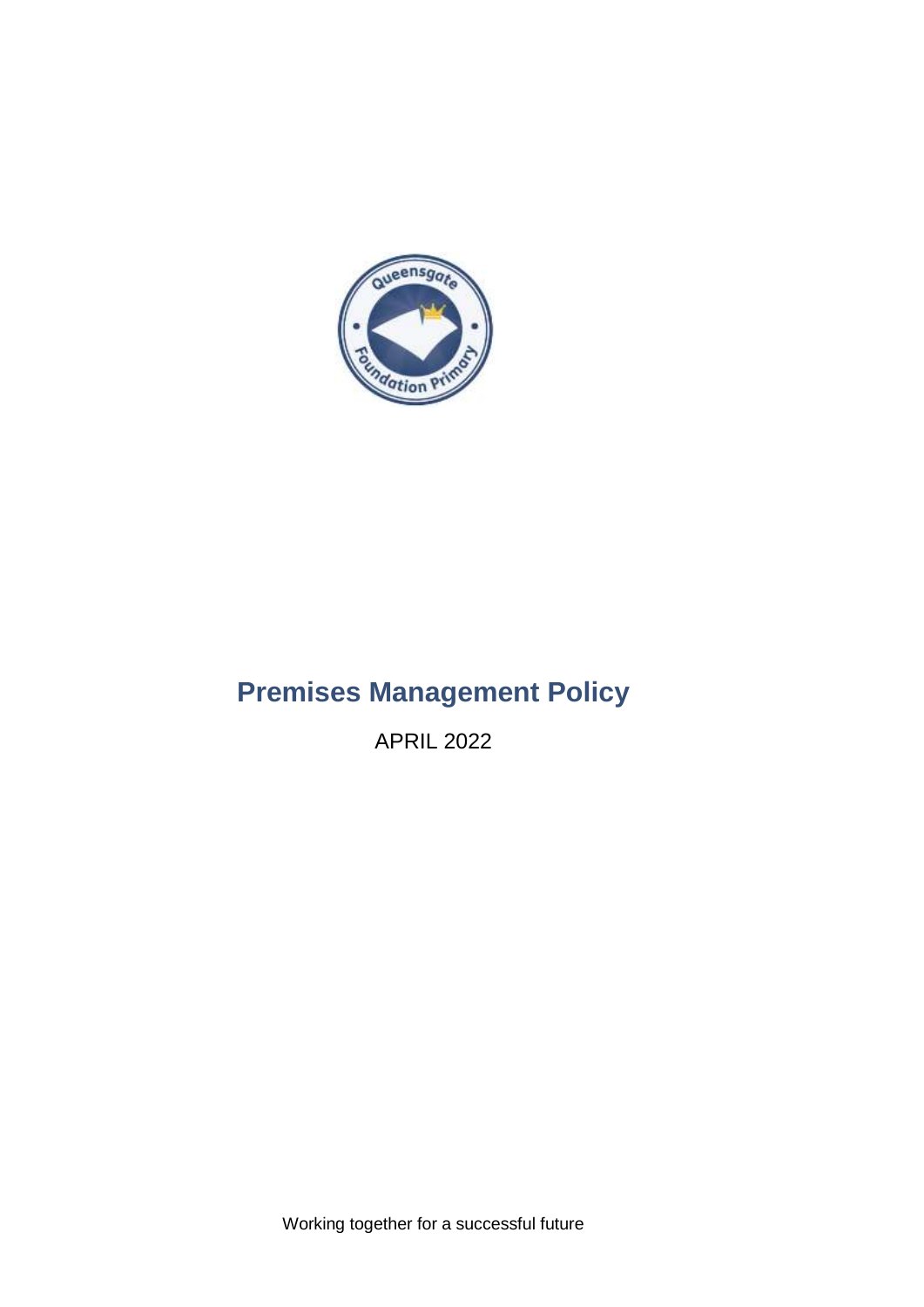#### **PREMISES MANAGEMENT POLICY**

#### **QUEENSGATE FOUNDATION PRIMARY SCHOOL**

#### **Policy Review**

This policy is reviewed in full by the Governing Board on an annual basis.

The policy was last reviewed and agreed by the Governing Board on 26<sup>th</sup> April 2022

It will be reviewed again by April 2023.

**Approved** 

8 illito

Signature: …………………………….. Head Teacher Date: 26th April 2022 Staksan Signature: …………………………….. Co-Chair of the Governing Board Date: 26th April 2022

#### **Policy control**

| Date       | <b>Amendments / additions</b>                               | <b>Reason</b>                                   |
|------------|-------------------------------------------------------------|-------------------------------------------------|
| 09.06.2020 | All references to asbestos removed                          | <b>New premises</b>                             |
| 09.06.2020 | All references to finger guards removed                     | <b>New premises</b>                             |
| 09.06.2020 | Lettings Policy amended throughout to Premises Hire Policy  | Correction                                      |
| 09.06.2020 | 2.3 Addition of wording 'as required'                       | Cleaning Team leader also attends to security   |
| 09.06.2020 | 11.3 Deleted                                                | New policy pending                              |
| 14.05.2021 | References throughout policy to Lettings Policy replaced by | Reference to correct named policy               |
|            | <b>Premises Hire Policy</b>                                 |                                                 |
| 14.05.2021 | 8.4 amended to read staff and visitors must wear lanyards   | New signing in system                           |
|            | and or stickers whilst on site                              |                                                 |
| 14.05.2021 | Point 9 title changed from Lettings to Premises Hire        | Relates to correct policy title                 |
| 14.05.2021 | Headteacher responsibility removed from Item 14 - Premises  | SBM responsibility; segregation of duties       |
|            | Manager added                                               |                                                 |
| April 2022 | 2.3 Change of wording to give mention of security also      | Lock up carried out daily by cleaning team      |
|            | carried out by cleaning staff                               | personnel                                       |
| April 2022 | 8.1 - As required added to first bullet point               | Lock up carried out daily by cleaning team      |
|            |                                                             | personnel                                       |
| April 2022 | 8.4 reworded – removal of word staff                        | Applicable to visitors only                     |
| April 2022 | Use of word 'letting/s' throughout policy amended to 'hire' | <b>Cross referenced to Premises Hire Policy</b> |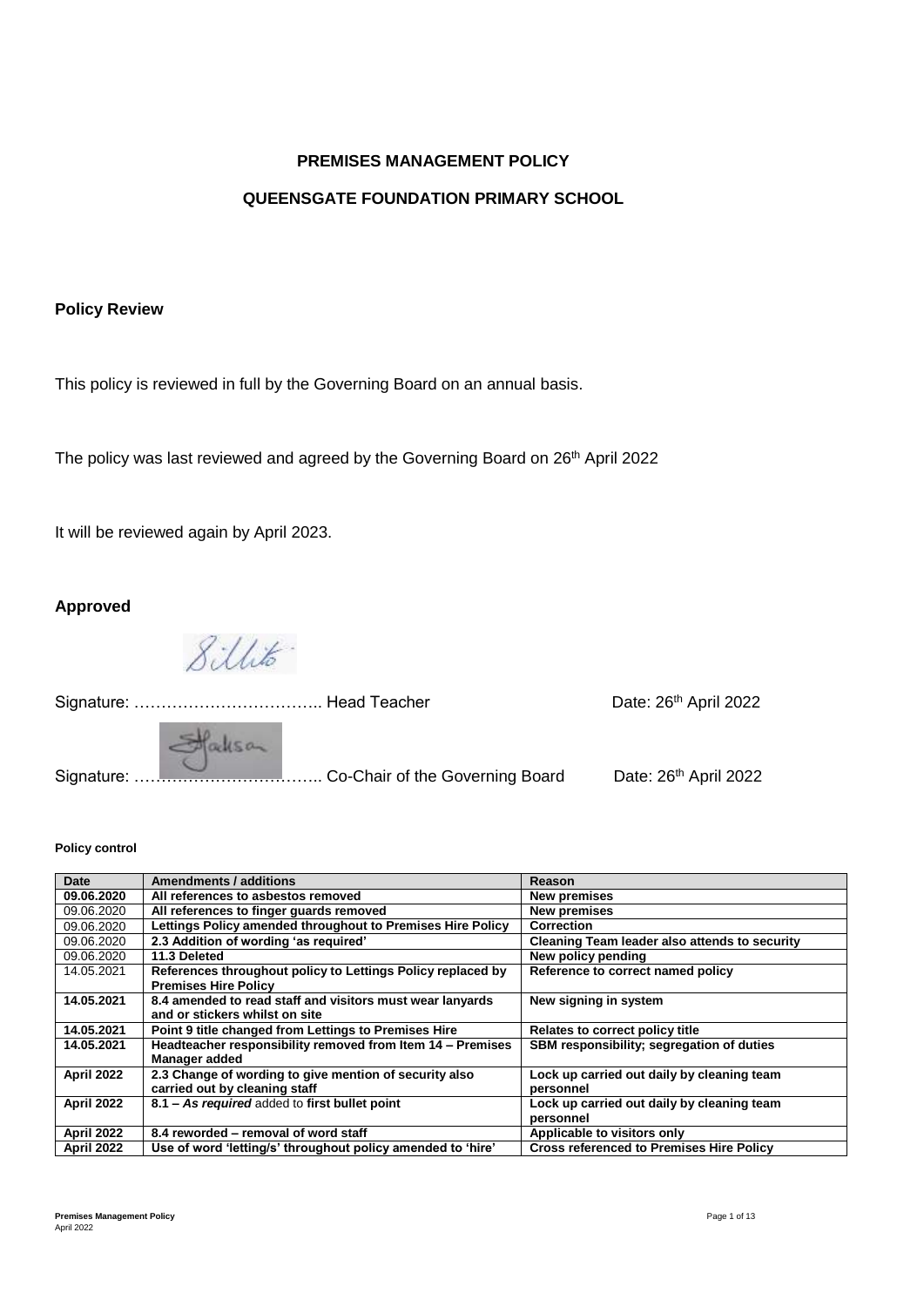#### **Contents:**

#### [Statement of intent](#page-3-0)

- 1. Legal framework
- 2. Roles and responsibilities
- 3. Water supply
- 4. [Accessibility](#page-5-0)
- 5. [Drainage](#page-5-1)
- 6. [Lighting](#page-5-2)
- 7. [Security](#page-5-3)
- 8. [Premises](#page-6-0) Hire
- 9. [Weather](#page-6-1)
- 10. Evacuations
- 11. [Fire safety](#page-6-2)
- 12. [Catering](#page-7-0)
- 13. Cleaning
- 14. [Maintenance](#page-7-1)
- 15. [Furnishings](#page-7-2)
- 16. [Playing fields](#page-7-3)
- 17. [Grounds](#page-7-4)
- 18. [Health and safety audit](#page-7-5)
- 19. [Monitoring and review](#page-7-6)

# **Appendices**

1) [Health and Safety Governor Audit](#page-9-0)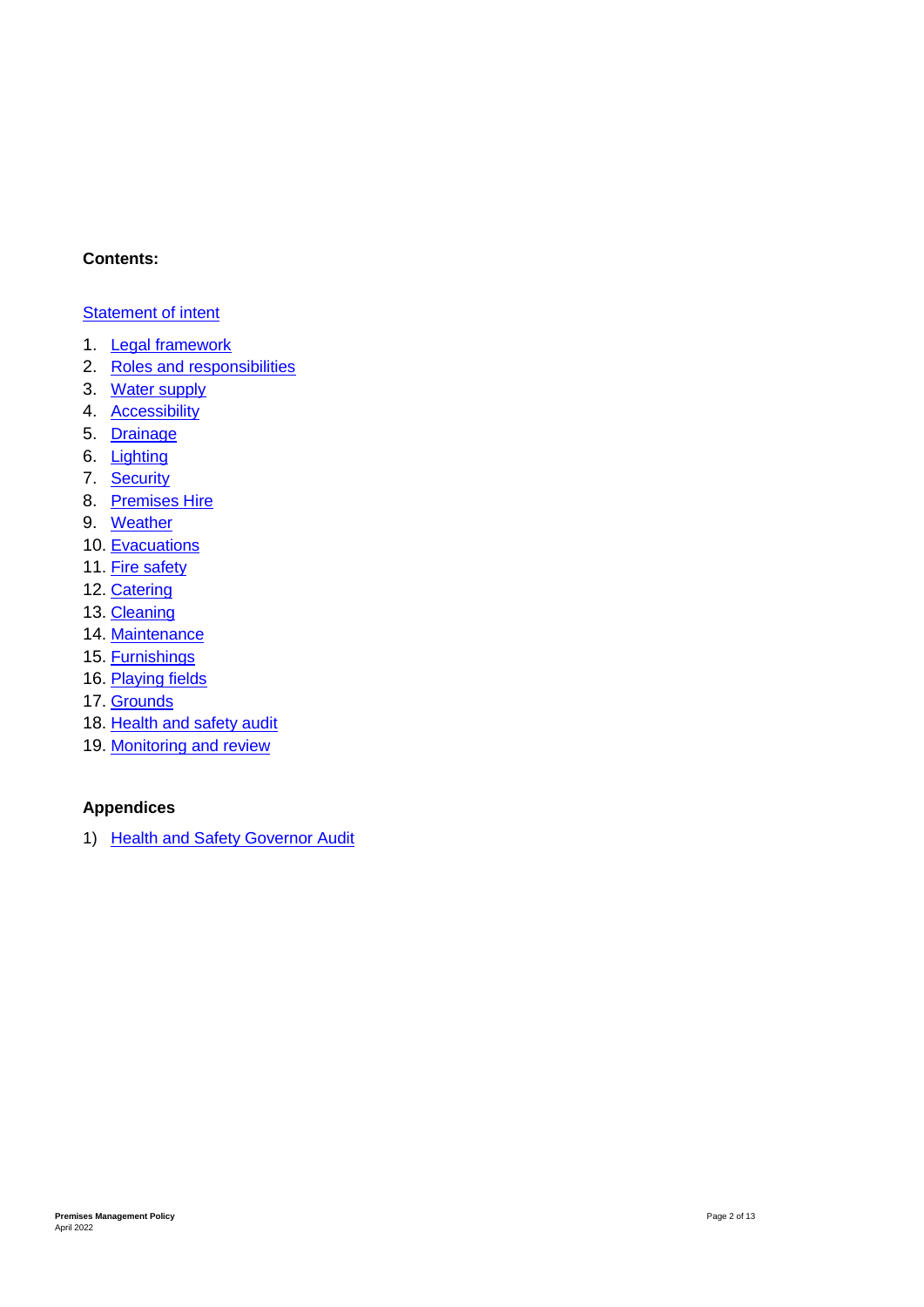# <span id="page-3-0"></span>**Statement of intent**

Queensgate Foundation Primary School has a duty to ensure that buildings under its control comply with the statutory and regulatory standards.

The school will consider each building's:

- Condition focussing on the physical state of the premises to ensure safe and continuous operations as well as other issues involving building regulations and other non-education centric statutory requirements.
- Suitability focussing on the quality of the premises to meet curriculum or management needs and other issues impacting on the role of the school in raising educational standards.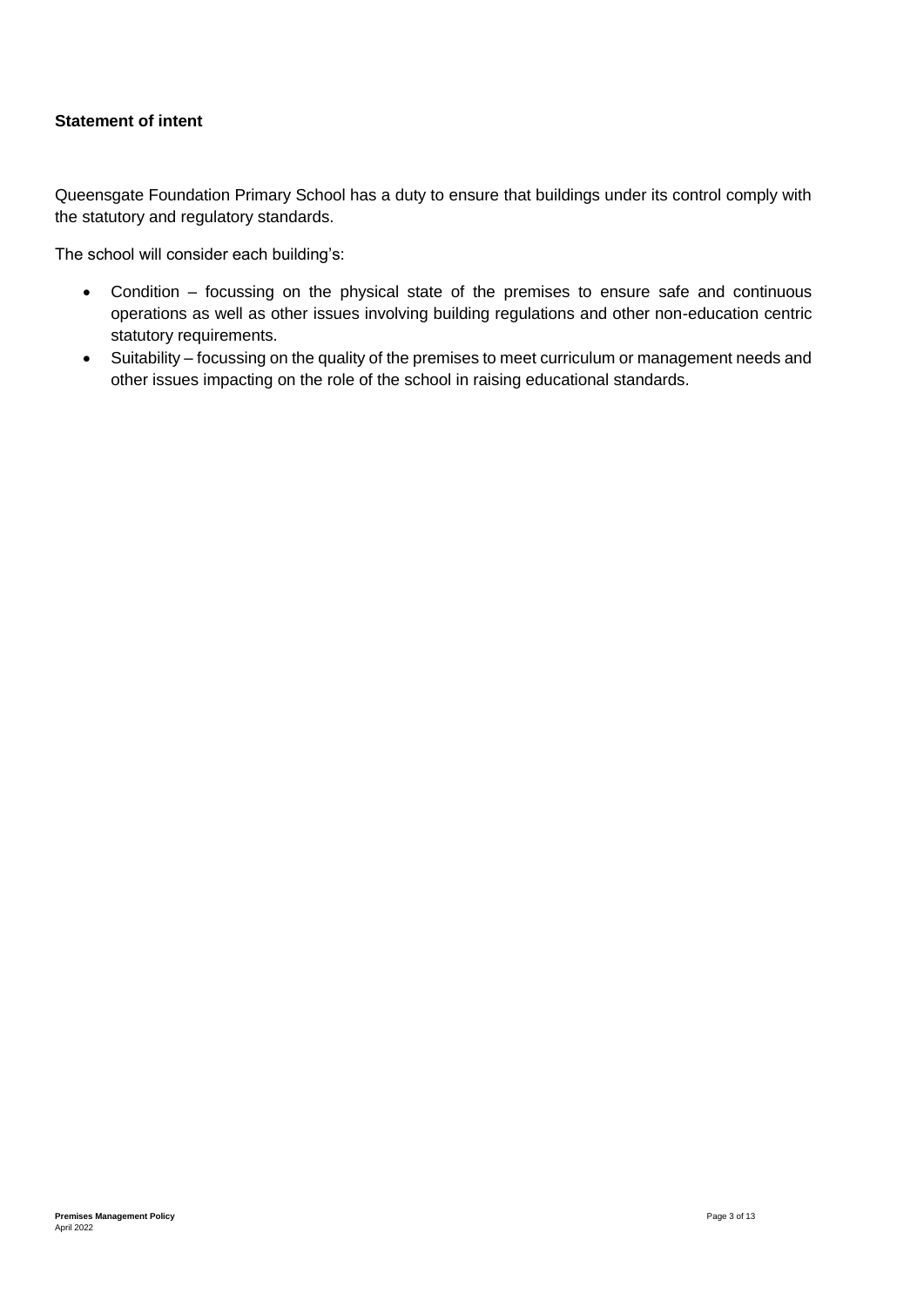# <span id="page-4-0"></span>**1. Legal framework**

 $1.3.$ 

- $1.1.$ This policy will have consideration for and comply with the following legislation:
	- The School Premises (England) Regulations 2012
	- The Health and Safety at Work etc. Act 1974
	- The Management of Health and Safety at Work Regulations 1999
	- Statutory Premises Management Documents
	- The School Standards and Framework Act 1998
	- The Education (School Premises) Regulations 1999
- $1.2.$ This policy will also have due regard to the following statutory and non-statutory guidance:
	- DfE (2014) 'Guidance on first aid for schools'
	- DfE (2014) 'Health and safety: advice on legal powers and duties'
	- DfE (2015) 'Advice on standards for school premises'
	- This policy operates in conjunction with the following school policies:
	- Health and Safety Policy
	- Premises Hire Policy
	- First Aid Policy
	- Fire Safety Policy

# **2. Roles and responsibilities**

- $2.1.$ The Governing Board is responsible for:
	- The overall implementation of this policy
	- Ensuring the proper maintenance and repair of the school
	- Ensuring the school is accessible and suitable for pupils, staff and visitors with SEND
	- Ensuring that the school complies with the relevant health and safety and premises management legislation
- $2.2.$ The School Business Manager is responsible for:
	- Ensuring that the school's fixtures, fitting and furnishings are high-quality and value for money
	- Coordinating repair work, including securing any external contractor where necessary
	- Managing any premises hire in line with the Premises Hire Policy
	- Purchasing new equipment and resources for the school
	- Providing regular updates to the Governing Board and ensuring that actions are minuted
	- Ensuring the Fire Risk assessment is reviewed annually
- $2.3.$ The Premises Manager is responsible for:
	- Liaising with the Headteacher and School Business Manager on the day-to-day implementation and management of the stipulations outlined in this policy
	- Identifying and undertaking any maintenance and repair work.
	- Co-ordinating and supervising maintenance and repair work
	- Checking the school's compliance with the relevant health and safety and premises management legislation, and reporting any issues Using the electronic EVERY system
	- Ensuring that hygiene is maintained at the school, including that the appropriate drainage is in place
	- The security of the school, including locking down the school after-hours, as required, when not carried out by a member of the cleaning team, and reopening the school as required.
- $2.4.$ The Headteacher is responsible for:
	- Ensuring the safety of the school's staff and pupils
	- Reporting any issues with the premises to the Premises Manager, School Business Manager and Governing Board as appropriate
	- Ensuring that the premises needs of people with SEND are met, e.g. accessibility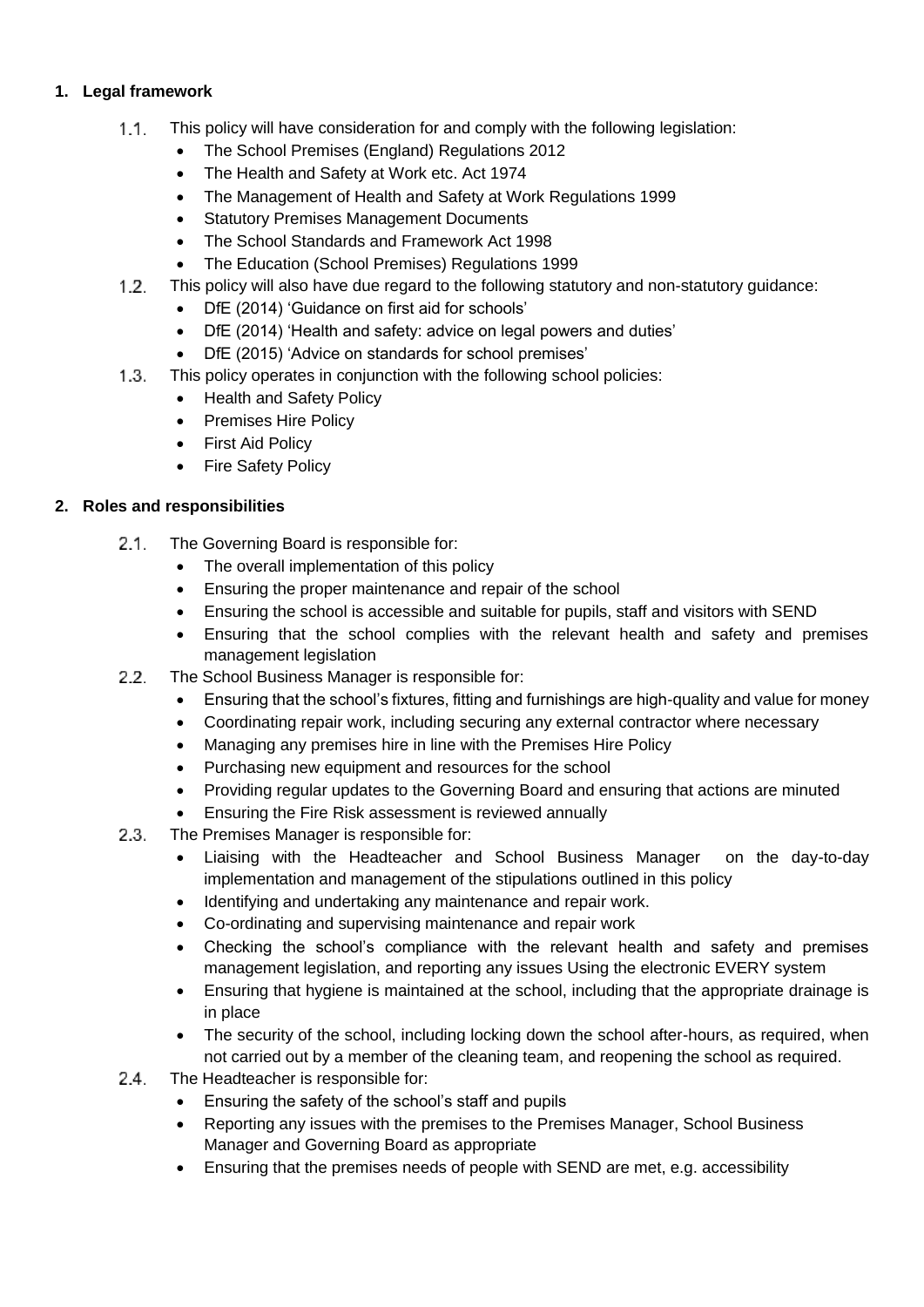- Managing the relevant staff members who are responsible for the management of the premises, e.g. catering staff, Premises Manager and cleaning team
- Reviewing this policy in liaison with the Link Governor and School Business Manager.

# **3. Water supply**

- $3.1 -$ The premises manager, in liaison with the contractor responsible for the school's Service Level Agreement will ensure that the school's water supply meets the regulatory requirements by carrying out the necessary checks at appropriate intervals, so that:
	- The school has a clean supply of water for domestic purposes, including a supply of drinking water.
	- Toilet facilities have an adequate supply of cold water and washbasins, and sinks and showers have an adequate supply of hot and cold water.

# <span id="page-5-0"></span>**5. Accessibility**

- 5.1 To be compliant with the Equality Act 2010, the Headteacher and SENCO will create an Accessibility Plan to ensure the premises is accessible to pupils with SEND.
- 5.2 The accessibility strategy will include the health and safety needs of pupils, staff and visitors with SEND.
- 5.3 The school will take account of its Accessibility Plan when managing and maintaining the school site.

# <span id="page-5-1"></span>**6. Drainage**

6.1 The Premises Manager will carry out regular checks to ensure that there is adequate drainage for hygiene purposes and for the disposal of waste water and surface water – and contact external drainage specialists should problems arise.

# <span id="page-5-2"></span>**7. Lighting**

- 7.1 Lighting will be appropriate for a learning environment.
- 7.2 Where possible, natural lighting will be used.
- 7.3 Adequate views will be available to the outside, to ensure comfort and avoid eye strain.
- 7.4 Lighting controls will be easy to use.
- 7.5 Blinds or other window covers will be provided, to avoid glare or excessive sunlight.
- 7.6 External lighting will be provided to ensure safe pedestrian movement after dark.
- 7.7 Outdoor sports facilities will have floodlights if they are likely to be used out of school hours.
- 7.8 Emergency lighting will be provided for areas which are accessible after dark.
- 7.9 As pupils with SEND can have additional needs, the school will use its best endeavours to cater for those needs.

# <span id="page-5-3"></span>**8. Security**

- 8.1 The Premises Manager will ensure that the school has adequate security arrangements in place for the grounds and buildings by ensuring that:
	- Each building is securely locked and alarmed each night, as required
	- Each building has a secure entrance
	- The school's perimeters are sufficiently secure
- 8.2 All staff are aware of the school's security arrangements. This forms part of the induction process for new staff.
- 8.3 All pupils are aware of the school's high expectation for appropriate movement around the premises at all times; pupils are not permitted to admit anyone through the main doors of the school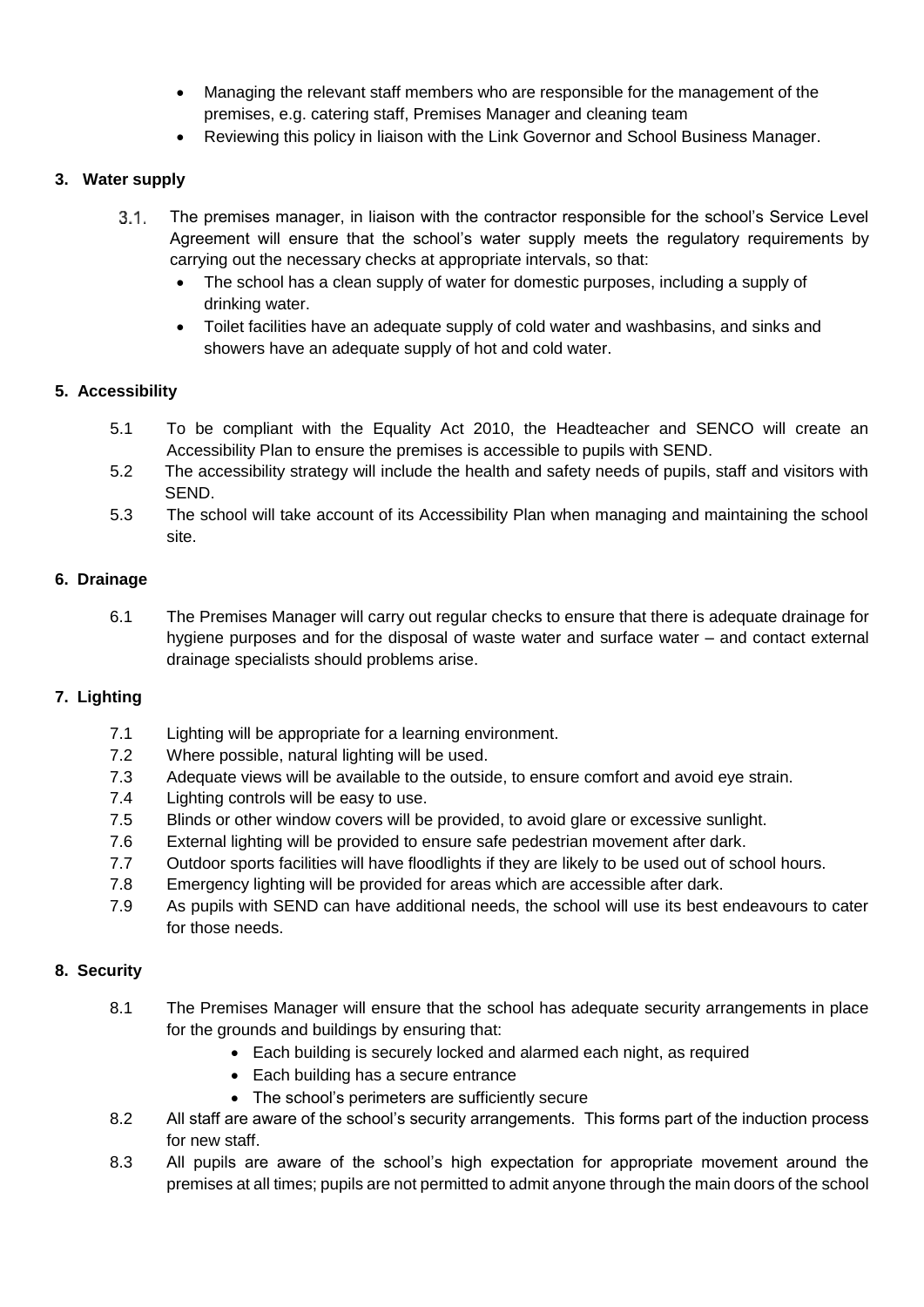8.4 Appropriate arrangements for receiving visitors to the school are in place; all visitors must sign in using the electronic system and wear lanyards/stickers whilst on site

# <span id="page-6-0"></span>**9. Premises Hire**

- 9.1 The School Business Manager will be responsible for premises hire and will ensure that the health, safety and welfare of pupils are safeguarded, and others do not interrupt their education.
- 9.2 The school's Premises Hire Policy will be adhered to at all times.
- 9.3 Hirers will make an application for hire to the School Business Manager
- 9.4 When determining whether to approve an application; the School Business Manager will consider the following factors:
	- The type of activity
	- Appropriate and up to date public liability insurance is in place if required
	- Possible interference with school activities
	- The availability of facilities
	- The availability of staff
	- Health and safety considerations
	- The school's duties with regards to the prevention of terrorism and radicalisation
	- Whether the premises hire is deemed compatible with the ethos of the school
- 9.5 An application will not be approved if the hirer's purpose:
	- Is aimed at promoting extremist views
	- Involves the dissemination of inappropriate materials
	- Contravenes the statutory Prevent duty
	- Is likely to cause offence to public taste and decency (except where this is, in the opinion of the Governing Board, balanced or outweighed by freedom of expression of artistic merit)

# <span id="page-6-1"></span>**10. Weather**

- 10.1 The Premises Manager will ensure that the school buildings provide reasonable resistance to penetration by rain, snow, wind and moisture from the ground by conducting regular visual checks.
- 10.2 Any issues identified by staff will be reported using the EVERY system

# **11. Evacuations**

- 11.1 The Premises Manager will ensure there is sufficient access so that emergency evacuations can be accomplished safely for all pupils, including those with SEND, by ensuring that all exits are kept clear and unobstructed, and by carrying out regular checks.
- 11.2 Any issues will be reported to the Headteacher and SBM using the EVERY system where appropriate.

# <span id="page-6-2"></span>**12. Fire safety**

- 12.1 Fire risk assessments will be undertaken to identify the general fire precautions needed to ensure the safety of occupants in case of a fire.
- 12.2 Procedures will be in place for reducing the likelihood of fire including fire detection and alarm systems.
- 12.3 Staff and pupils will be familiarised with emergency evacuation procedures.
- 12.4 Risk assessments will be updated if there are any significant changes to the premises.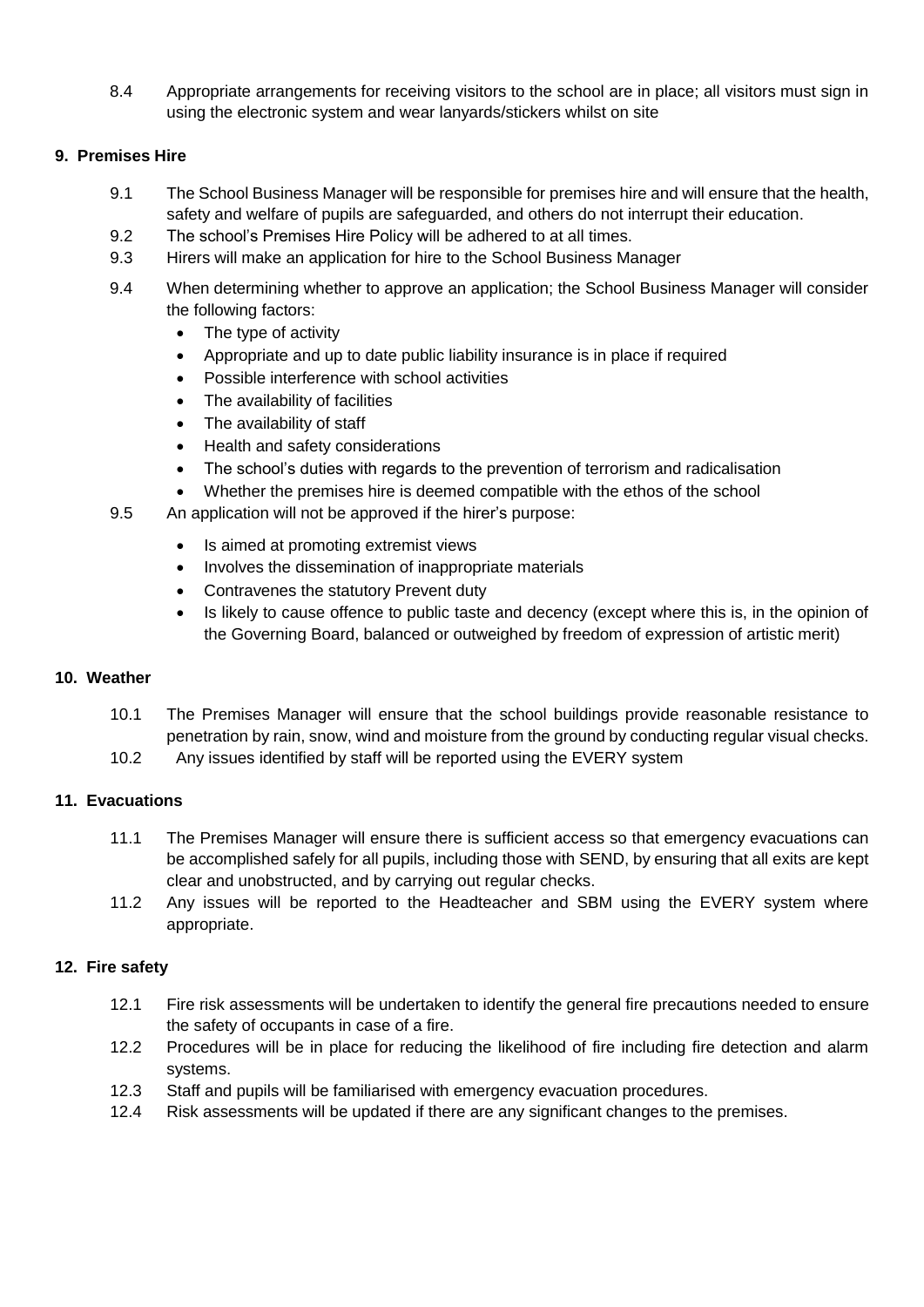#### <span id="page-7-0"></span>**13. Catering**

13.1 The Headteacher and School Business Manager, in consultation with the catering manager, will ensure that where food is served there are adequate facilities in place for its hygienic preparation, serving and consumption.

#### **14. Cleaning**

- 14.1 The School Business Manager will be responsible for cleaning staff and the Premises Manager will ensure that classrooms and other parts of the school are maintained in a tidy, clean and hygienic state by monitoring standards.
- 14.2 Adequate measures are taken to prevent condensation and noxious fumes in kitchens and other rooms.

#### <span id="page-7-1"></span>**15. Maintenance**

- 15.1 The Governing Board will ensure that there is a satisfactory standard and adequate maintenance of decoration by implementing the school's planned maintenance programme, including the statutory and best practice checks outlined in the [Health and Safety Audit](#page-9-0) (Appendix A)
- 15.2 Where possible work will be undertaken outside of school hours during holiday periods, but smaller tasks may be completed during term time without interruption to learning

#### <span id="page-7-2"></span>**16. Furnishings**

- 16.1 The School Business Manager, in consultation with the Headteacher, will ensure that the furniture and fittings are appropriately designed for the age and needs (including any SEND or medical conditions) of all pupils registered at the school.
- $3.2.$ Consideration will be given to specific requests for furniture and fittings throughout the year

# <span id="page-7-3"></span>**17. Playing fields**

17.1 Under section 77 of The School Standards and Framework Act 1998, playing fields are protected from development.

#### <span id="page-7-4"></span>**18. Grounds**

- 18.1 The, Headteacher in consultation with the Deputy Headteacher and PE Subject lead will ensure that there are appropriate arrangements for providing outside space for pupils to play and exercise safely.
- 18.2 The condition of all playground areas will be monitored by the Premises Manager and deficiencies addressed using the EVERY system.

#### <span id="page-7-5"></span>**19. Health and safety audit**

19.1 The School Business Manager, in liaison with the Link Governor responsible for Health and Safety, will ensure that the school's premises are subject to an annual [Health and Safety Audit,](#page-9-0) (Appendix A) which will be fed back to Full Governing Board.

#### <span id="page-7-6"></span>**20. Monitoring and review**

20.1 Any changes to this policy will be communicated to all relevant staff members.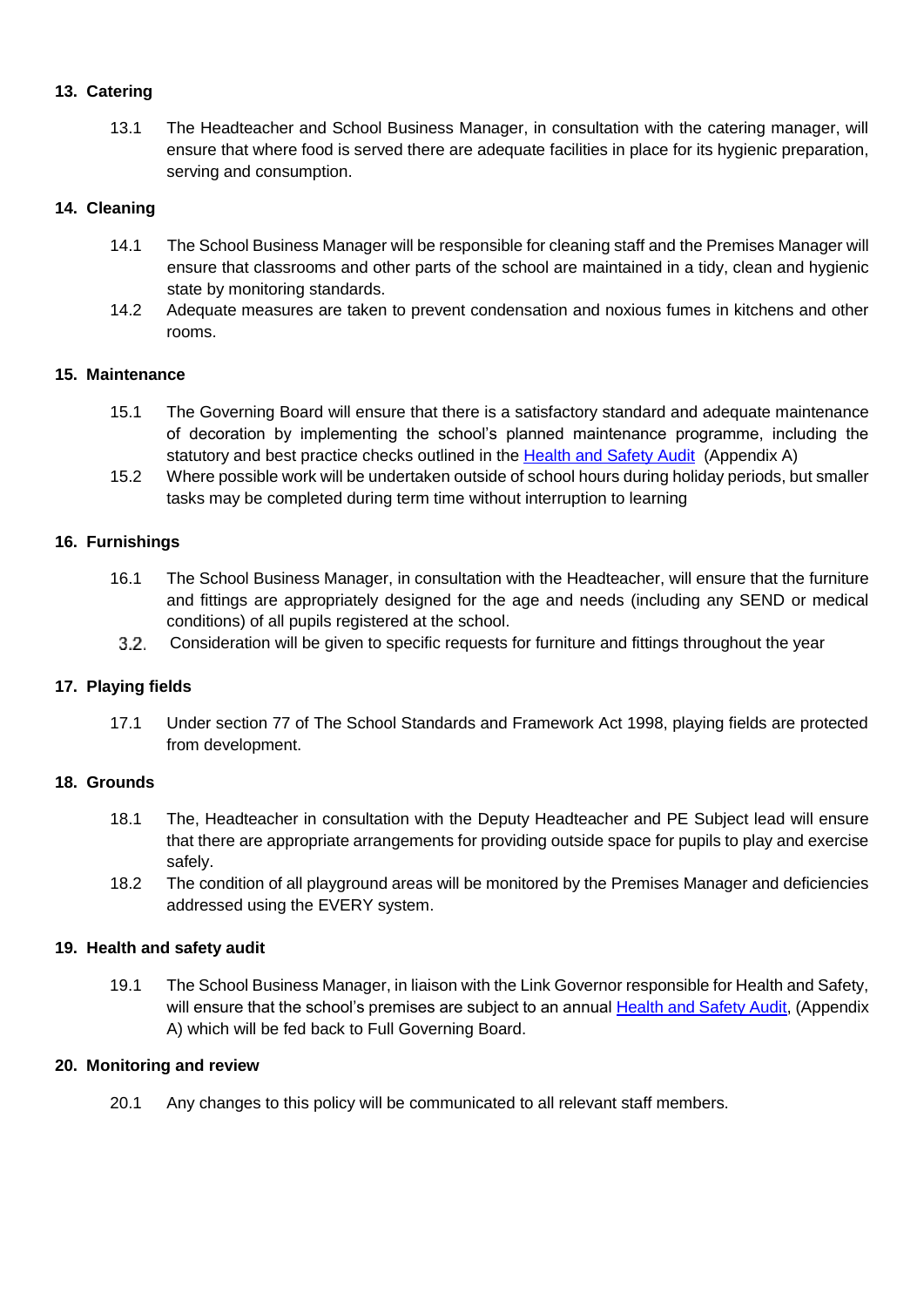# **APPENDIX 1**

#### **Governors Annual Management Inspection Health & Safety Inspection Checklist – Annual Audit**

Under health and safety law the employer (either the LA or governing body) is required to monitor activities to ensure compliance with locally set policies and procedures.

There is a therefore a requirement for schools to formally monitor and evaluate the effectiveness of the health and safety systems within the school / their departments.

This safety checklist has been designed to assist governors and SLT when conducting an annual health and safety inspection. Its completion forms part of the schools strategy to demonstrate that the principles of HSG 65 'Effective Management of Health and Safety' which is both the Health and Safety Executive's (HSE) and HCC's benchmark are in place.

It is not necessarily exhaustive, and can be customised to fit individual circumstances as required.

Separate checklists for higher risk areas (DT, Science, PE etc.) are available for heads of department to use for their curriculum specific risks and responses to these should be co-ordinated by a member of SLT.

#### **Definitions**

- Tools/Equipment Includes hand tools (e.g. hammers, chisels etc), Buffer machines, strimmers, PE Equipment.
- Hazardous Substances Substances that are covered by the Control of Substances Hazardous to Health (COSHH) Regulations (substances classified as very toxic, toxic, harmful, corrosive or irritant. These can be identified by their warning label and orange pictogram but there are other substances such as dusts to consider).
- Off Site Activities Any activity that takes place beyond the school site (e.g. trips, visits, sports fixtures); details can be found in the "Off Site Visits" Manual.
- DSE Display screen Equipment such as computers, laptops etc.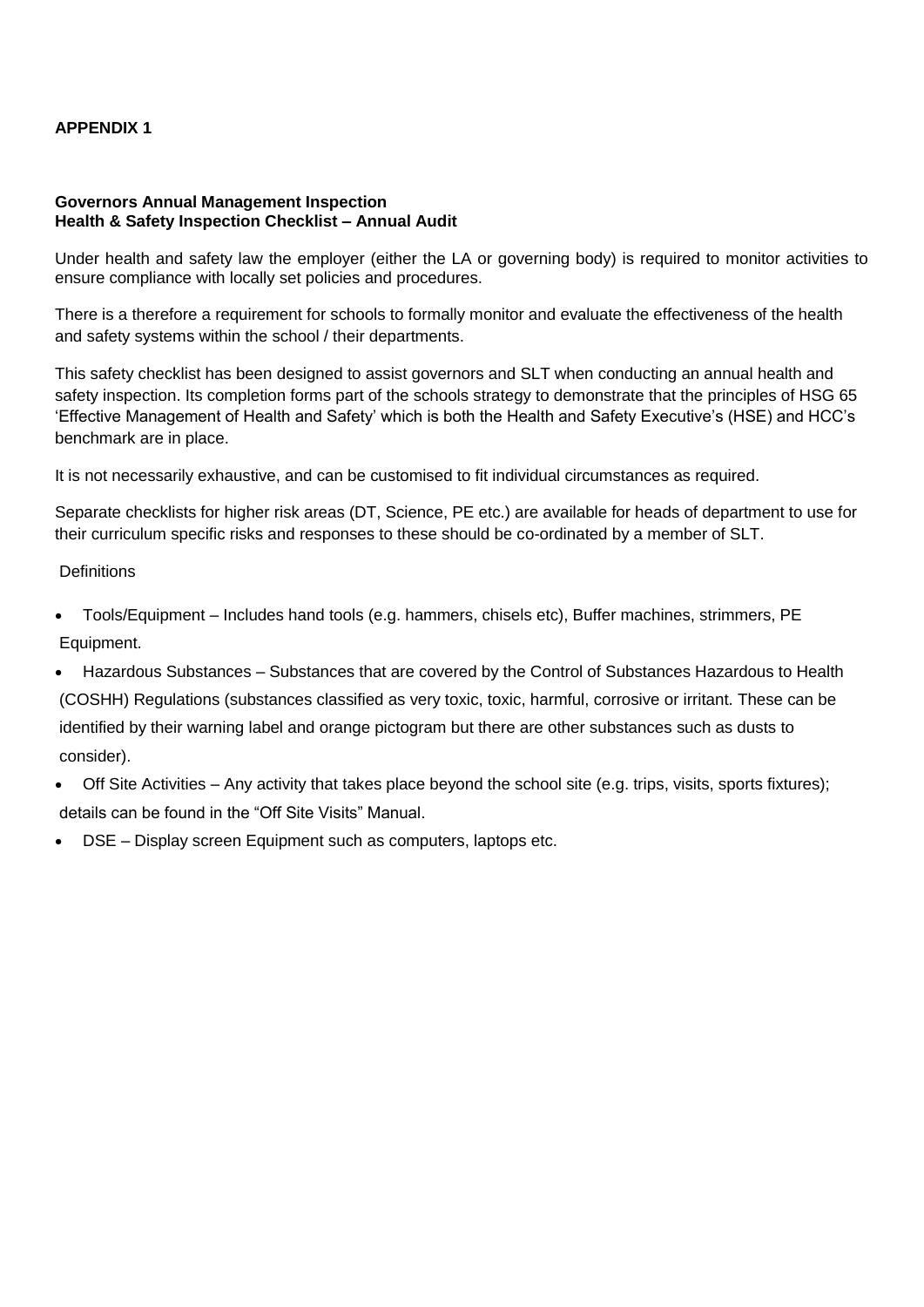<span id="page-9-0"></span>

|                        |                                                                                                                                                                                       | N | N/A | <b>COMMENTS / ACTIONS NEEDED</b> |
|------------------------|---------------------------------------------------------------------------------------------------------------------------------------------------------------------------------------|---|-----|----------------------------------|
| <b>Policy</b>          | Is there a health & safety policy (signed & dated by Head teacher / Chair of<br>Governors)?                                                                                           |   |     |                                  |
|                        | Policy in line with latest IWC Policy for schools?                                                                                                                                    |   |     |                                  |
|                        | Are there effective arrangements for ensuring that all staff are aware of the relevant<br>contents of the Health and Safety policy?                                                   |   |     |                                  |
| <b>Risk assessment</b> | Are school specific risk assessments in place for those school activities presenting a<br>significant risk?<br>Such as those identified in the generic risk assessments               |   |     |                                  |
|                        | Are individual risk assessments being carried out where applicable? (e.g. pregnant<br>employees, known medical conditions where there are H&S implications, such as<br>epilepsy etc.) |   |     |                                  |
|                        | Is there evidence that heads of department/curricular leads are adopting / adapting<br>model risk assessments for curriculum activities?                                              |   |     |                                  |
|                        | Are staff aware of the content and location of all relevant risk assessments?                                                                                                         |   |     |                                  |
|                        | Are all notifiable off site visits (overseas, self-led adventurous activities, field work in<br>wild /open country etc.) entered and approved on Evolve (LA's online system)?         |   |     |                                  |
|                        | Is a member of staff designated as an Educational/External Visits Coordinator (EVC)<br>and have they received training?                                                               |   |     |                                  |
| Inspection             | Regular (e.g. termly) health and safety inspections of site undertaken and<br>documented?<br>Have recommendations arising from inspections been actioned?                             |   |     |                                  |
| <b>Fire</b>            | Has a fire risk assessment been completed / reviewed within the last 12 months?                                                                                                       |   |     |                                  |
|                        | Have there been any recent changes to the building?                                                                                                                                   |   |     |                                  |
|                        | If YES has the Fire risk assessment been altered to reflect these changes?                                                                                                            |   |     |                                  |
|                        | Documented school evacuation plan in place?                                                                                                                                           |   |     |                                  |
|                        | Evacuation plan considers any individuals who may need specific assistance during<br>evacuation? (e.g. due to mobility impairment etc.)                                               |   |     |                                  |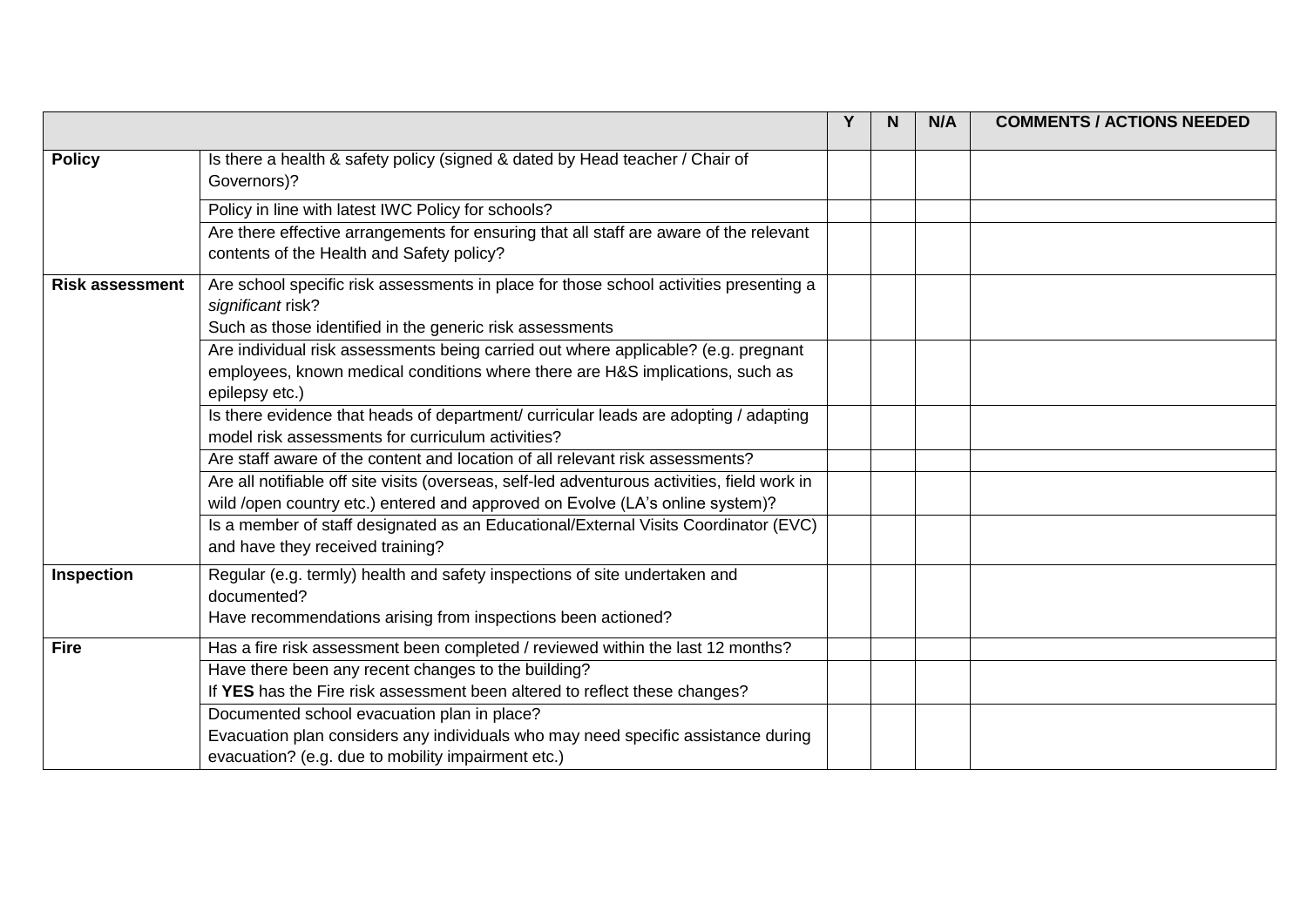|                      | Fire drills conducted termly and recorded?                                                                                  |  |  |  |
|----------------------|-----------------------------------------------------------------------------------------------------------------------------|--|--|--|
|                      | Have any issues identified as a result been resolved?                                                                       |  |  |  |
|                      | Fire alarm call points tested weekly (different call point each week on a rotational                                        |  |  |  |
|                      | basis) and documented?                                                                                                      |  |  |  |
|                      | Appropriate fire extinguishers are available and inspected annually?                                                        |  |  |  |
|                      | All emergency exits / routes clearly signed and unobstructed?                                                               |  |  |  |
|                      | Areas of school used for premises hire outside of ambient daylight hours have                                               |  |  |  |
|                      | emergency lighting available on escape routes?                                                                              |  |  |  |
|                      | Emergency lighting tested monthly (in house) and full discharge test completed<br>annually (by competent service engineer)? |  |  |  |
|                      | Fire alarm serviced / inspected by a competent engineer (6 monthly for systems with                                         |  |  |  |
|                      | a battery back-up, annually for mains only systems)?                                                                        |  |  |  |
|                      | Does the fire alarm system have a battery back up?                                                                          |  |  |  |
|                      | Key internal fire doors (e.g. cross corridor and stairwell) in place and fully closing?                                     |  |  |  |
| <b>First aid</b>     | Adequate numbers and levels of first aiders on site?                                                                        |  |  |  |
|                      | First aid boxes in appropriate places and maintained, no unapproved content                                                 |  |  |  |
|                      | (medicines etc.)?                                                                                                           |  |  |  |
| <b>Medication -</b>  | Pupils with medical needs and allergies are clearly identified, annual review of care                                       |  |  |  |
| medical              | plans undertaken for complex cases?                                                                                         |  |  |  |
| conditions           | Documented system for acceptance and administration of medication in line with                                              |  |  |  |
|                      | DfE guidance 'Managing Medicines in Schools and Early Years Settings'?                                                      |  |  |  |
|                      | Training for epi-pens / medical procedures up to date? (Should be carried out                                               |  |  |  |
|                      | annually)                                                                                                                   |  |  |  |
|                      | Are medical conditions of all pupils available?                                                                             |  |  |  |
| <b>Accident</b>      | Accident records kept locally and monitored for trends?                                                                     |  |  |  |
| reporting            | Have all accidents to employees and significant incidents to pupils / visitors been                                         |  |  |  |
|                      | reported using accident forms                                                                                               |  |  |  |
|                      | Are governors notified of any significant accidents, such as those that are RIDDOR                                          |  |  |  |
|                      | reportable and ensured that an appropriate investigation has taken place?                                                   |  |  |  |
| <b>Communication</b> | Is there a system whereby all defects found with equipment / plant /premises are                                            |  |  |  |
|                      | notified to management and taken out of service?                                                                            |  |  |  |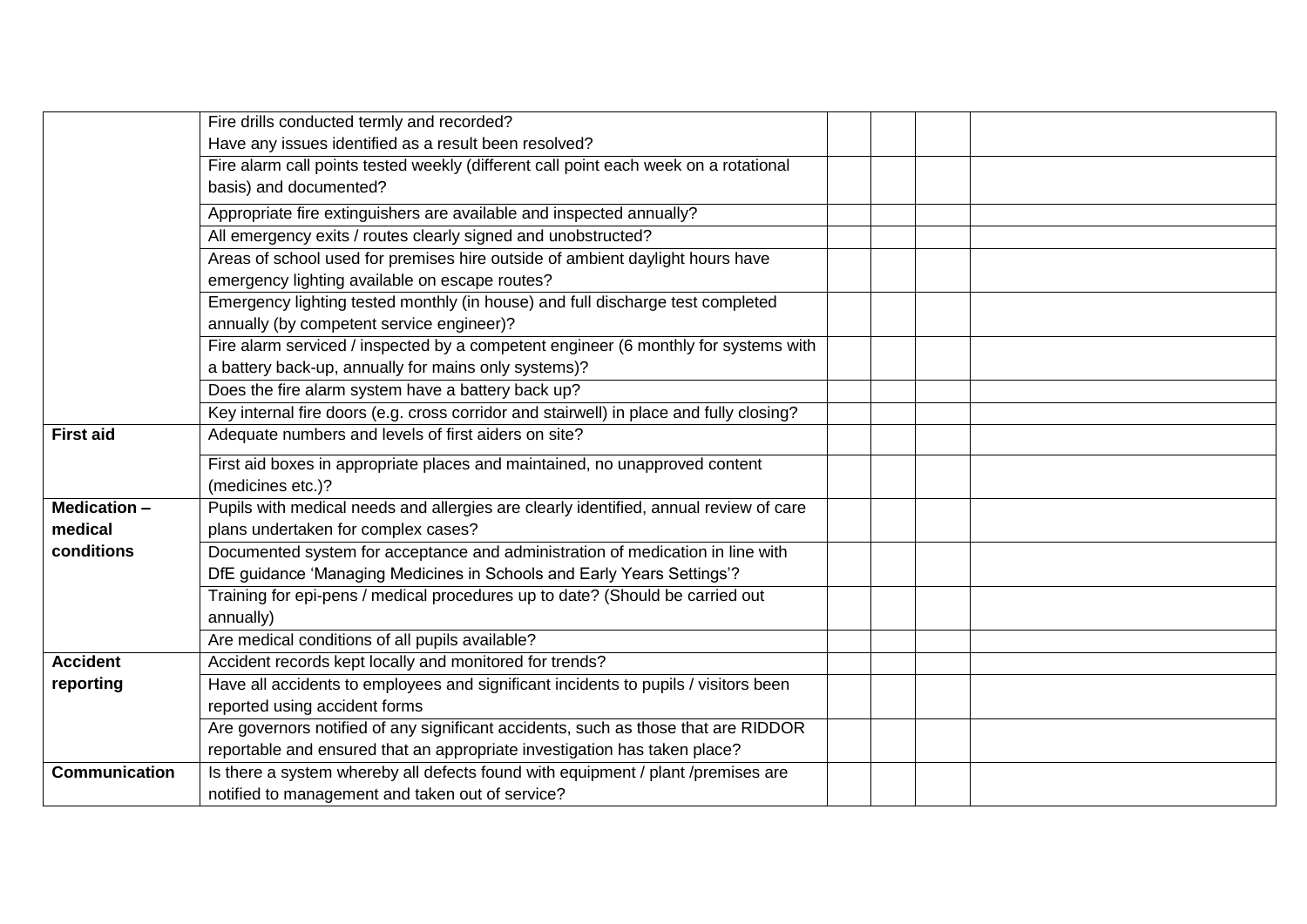|                  | Is health and safety a standing agenda item at relevant governing body committee        |  |  |  |
|------------------|-----------------------------------------------------------------------------------------|--|--|--|
|                  | meetings?                                                                               |  |  |  |
|                  | Are there formal arrangements in place to discuss health & safety matters with other    |  |  |  |
|                  | users/groups/other occupants of the site? E.g. Children's Centre.                       |  |  |  |
| <b>Training</b>  | All staff health and safety training needs are assessed?                                |  |  |  |
|                  | All health and safety training recorded and available to view?                          |  |  |  |
|                  | Have all staff received an effective and documented health and safety induction?        |  |  |  |
| Plant/ tools &   | Has training and instruction been given to relevant members of staff in the safe use    |  |  |  |
| equipment        | of tools & equipment (including ladders and mobile tower scaffolds)?                    |  |  |  |
|                  | Have Work at height risk assessments been conducted?                                    |  |  |  |
|                  | Is a Ladder register and checklist in place and reviewed termly?                        |  |  |  |
|                  | Is there any significant use of power tools / machinery? If so a register of such       |  |  |  |
|                  | equipment should be in place which identifies if there are there any significant safety |  |  |  |
|                  | issues to consider, (Noise and vibration levels, guards that should be in place, PPE    |  |  |  |
|                  | required, maintenance or training / instruction required)?                              |  |  |  |
|                  | Planned preventative maintenance schedule in place for all plant /equipment?            |  |  |  |
|                  | PE and outdoor play equipment inspected annually by competent contractor?               |  |  |  |
| <b>Minibuses</b> | List of nominated minibus drivers maintained and training conducted?                    |  |  |  |
|                  | Are driving licences checked annually to identify any penalties which might affect      |  |  |  |
|                  | insurance cover?                                                                        |  |  |  |
|                  | Are inspection, MOT / servicing records in place?                                       |  |  |  |
| <b>Hazardous</b> | Inventory of chemicals (e.g. cleaning and maintenance products) and safety data         |  |  |  |
| substances       | sheets available and reviewed in last 12 months?                                        |  |  |  |
|                  | Have substances identified as presenting a significant risk (for example, swimming      |  |  |  |
|                  | pool chemicals) had a COSHH risk assessment conducted?                                  |  |  |  |
|                  | Are hazardous substances stored appropriately e.g. secured out of the reach of          |  |  |  |
|                  | children?                                                                               |  |  |  |
|                  | Are all containers clearly labeled and marked (e.g. irritant, flammable)?               |  |  |  |
| Electrical / gas | Portable electrical appliances tested by a competent according to relevant              |  |  |  |
|                  | timescales?                                                                             |  |  |  |
|                  | All emergency shut offs accessible, clearly identified and functioning?                 |  |  |  |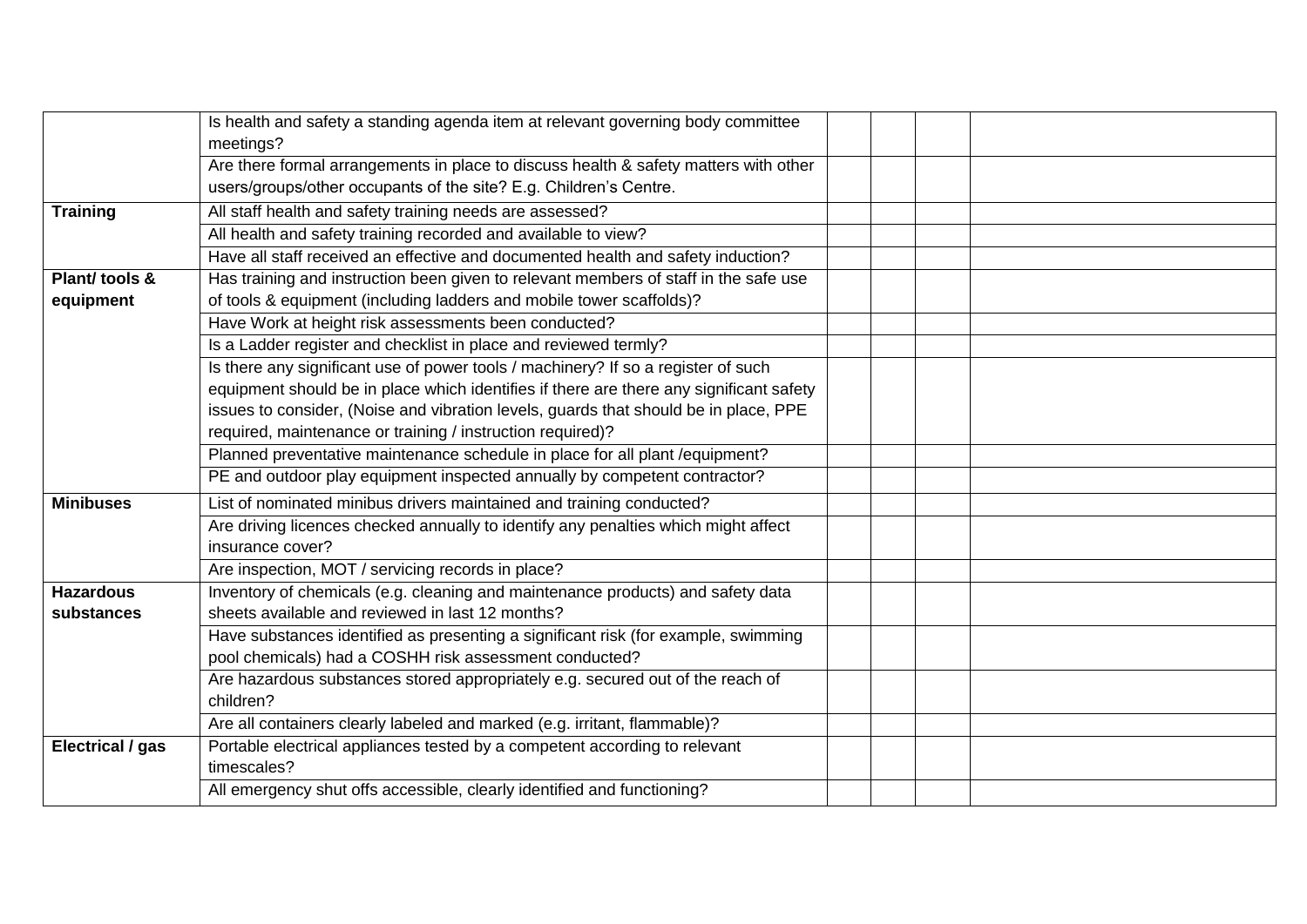|                    | Fixed electrical wiring inspected within last 5 years and all remedial actions         |  |  |  |
|--------------------|----------------------------------------------------------------------------------------|--|--|--|
|                    | completed?                                                                             |  |  |  |
|                    | All gas appliances tested in past 12 months by gas safety registered contractor?       |  |  |  |
|                    | Gas cylinders stored appropriately? (Secured upright, separated from flammables,       |  |  |  |
|                    | room signed and location marked on plan within fire risk assessment)                   |  |  |  |
|                    | <b>LPG tanks</b>                                                                       |  |  |  |
|                    | External above ground pipework and fittings visually checked for any signs of          |  |  |  |
|                    | corrosion or damage?                                                                   |  |  |  |
|                    |                                                                                        |  |  |  |
|                    | Emergency control valves checked for accessibility and operation?                      |  |  |  |
| <b>Contractors</b> | When awarding contracts health and safety is included in specifications and contract   |  |  |  |
|                    | conditions?                                                                            |  |  |  |
|                    | Are appropriate competency checks undertaken prior to engaging a contractor?           |  |  |  |
| <b>Welfare and</b> | Outstanding items from the last EHO report for the school kitchen?                     |  |  |  |
| environment        |                                                                                        |  |  |  |
|                    | All DSE (computer) users identified and workstations assessed?                         |  |  |  |
| <b>Welfare and</b> | Glazing filmed / safety glazing to BS 6206 in place in vulnerable areas? (e.g. panes   |  |  |  |
| environment        | >250mm wide in or adjacent to doors, areas where PE is conducted etc.)                 |  |  |  |
|                    | Premises Hire Policy in place and emergency procedures clearly communicated to         |  |  |  |
|                    | hirers?                                                                                |  |  |  |
|                    | Water risk assessment conducted and operational controls being recorded in water       |  |  |  |
|                    | log book?                                                                              |  |  |  |
|                    | Hazard areas (kitchen, cookery suite, maintenance cupboard etc.) locked when           |  |  |  |
|                    | unsupervised?                                                                          |  |  |  |
|                    | Is kitchen access restricted to authorised personnel only?                             |  |  |  |
|                    | Do catering providers have a food safety management system compliant with              |  |  |  |
|                    | HACPP (hazard analysis and critical control point)?                                    |  |  |  |
| housekeeping       | Housekeeping satisfactory?                                                             |  |  |  |
|                    | Is flooring in good condition and free of slip / trip hazards?                         |  |  |  |
|                    | Are items that are stored at height (e.g. files/folders on shelves) accessible, secure |  |  |  |
|                    | and safe?                                                                              |  |  |  |